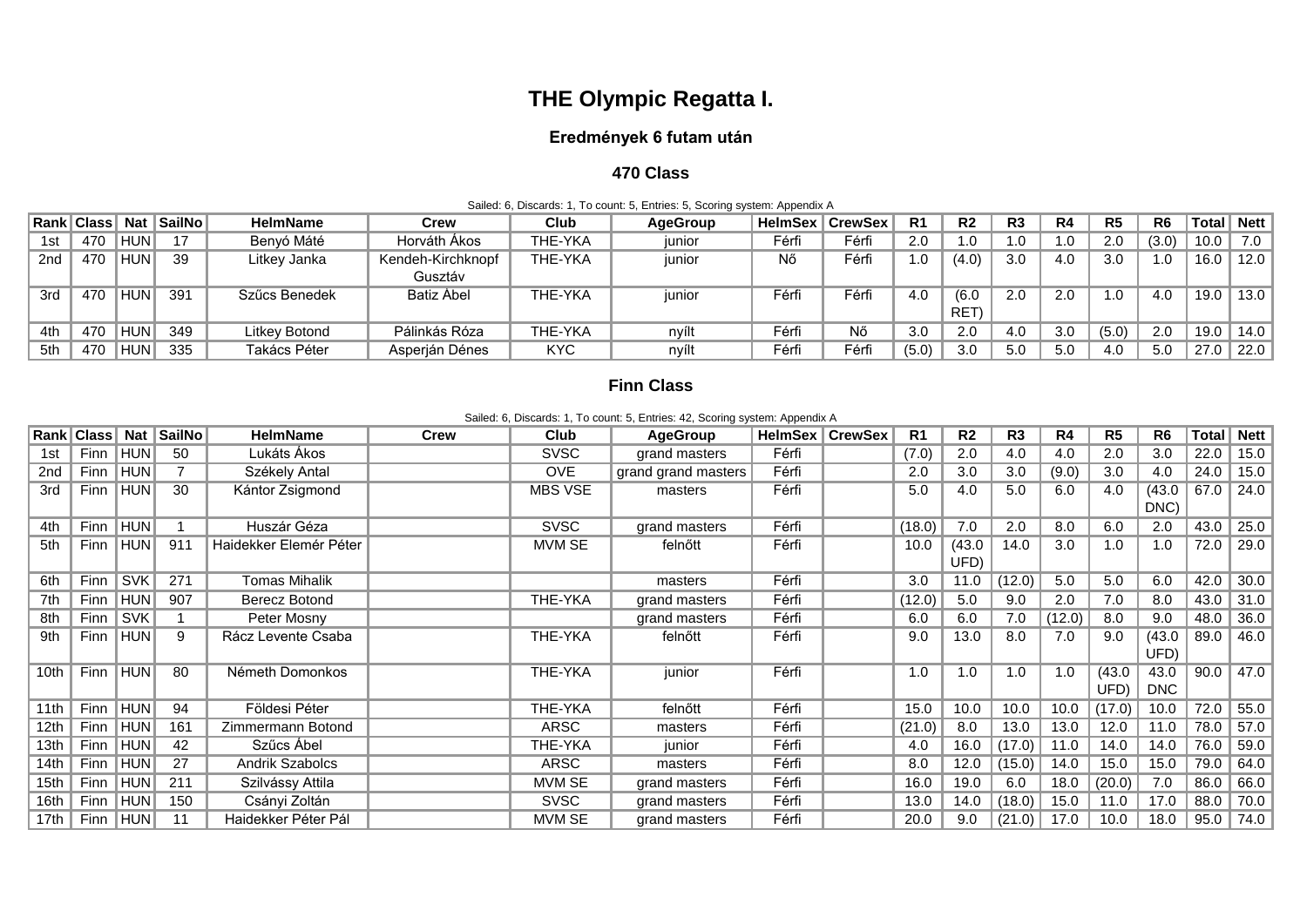| 18th | <b>Finn</b> | <b>CZE</b>    | 54             | Matous Cervenka        | <b>JK OLOMOVC</b> | masters             | Férfi | 14.0   | 15.0       | 20.0       | (25.0)     | 13.0       | 20.0                | 107.0 82.0             |
|------|-------------|---------------|----------------|------------------------|-------------------|---------------------|-------|--------|------------|------------|------------|------------|---------------------|------------------------|
| 19th | Finn        | <b>HUN</b>    | 58             | <b>Ujváry Dénes</b>    | <b>ASE</b>        | junior              | Férfi | 19.0   | 17.0       | 11.0       | 22.0       | 22.0       | (43.0)              | $134.0$ 91.0           |
|      |             |               |                |                        |                   |                     |       |        |            |            |            |            | UFD)                |                        |
| 20th | Finn        | <b>HUN</b>    | 18             | Rácz Bence Zsolt       | THE-YKA           | junior              | Férfi | 23.0   | 25.0       | 16.0       | 23.0       | (27.0)     | 5.0                 | $119.0$ 92.0           |
| 21st | Finn        | <b>HUN</b>    | 51             | Rutai István           | THE-YKA           | grand masters       | Férfi | 17.0   | 18.0       | 19.0       | 20.0       | 18.0       | $(21.0)$ 113.0 92.0 |                        |
| 22nd | Finn        | <b>HUN</b>    | $\overline{8}$ | Mészáros Zsolt Balázs  | <b>ARSC</b>       | masters             | Férfi | 24.0   | 23.0       | (29.0)     | 21.0       | 24.0       | 16.0                | 137.0 108.0            |
| 23rd | Finn        | <b>HUN</b>    | 12             | Marton István          | <b>ARSC</b>       | masters             | Férfi | 27.0   | 26.0       | 23.0       | (35.0)     | 23.0       | 13.0                | $147.0$ 112.0          |
| 24th | Finn        | <b>HUN</b>    | 21             | Sebestyén Bonifác      | <b>MVM SE</b>     | junior              | Férfi | (41.0) | 30.0       | 28.0       | 19.0       | 21.0       | 19.0                | 158.0 117.0            |
| 25th | Finn        | <b>HUN</b>    | 69             | <b>Stadler Csaba</b>   | <b>ASE</b>        | grand masters       | Férfi | 28.0   | 20.0       | 26.0       | (30.0)     | 25.0       | 22.0                | $151.0$ 121.0          |
| 26th | Finn        | <b>HUN</b>    | $\overline{2}$ | Sipos Péter            | <b>ARSC</b>       | grand grand masters | Férfi | 25.0   | 21.0       | 25.0       | 27.0       | (28.0)     | 24.0                | 150.0 122.0            |
| 27th | Finn        | HUN           | 1225           | <b>Rick Gergely</b>    |                   | masters             | Férfi | (43.0) | 43.0       | 43.0       | 16.0       | 16.0       | 12.0                | 173.0 130.0            |
|      |             |               |                |                        |                   |                     |       | DNC)   | <b>DNC</b> | <b>DNC</b> |            |            |                     |                        |
| 28th | <b>Finn</b> | <b>HUN</b>    | 512            | Kónya Balázs           | <b>SVSK</b>       | felnőtt             | Férfi | 29.0   | 22.0       | 22.0       | 24.0       | 33.0       |                     | (43.0   173.0   130.0) |
|      |             |               |                |                        |                   |                     |       |        |            |            |            |            | DNC)                |                        |
| 29th | Finn        | ITA           | 58             | <b>Svastits Attila</b> | <b>KYC</b>        | junior              | Férfi | 26.0   | 34.0       | 24.0       | 29.0       | 19.0       | (43.0)              | 175.0 132.0            |
|      |             |               |                |                        |                   |                     |       |        |            |            |            |            | UFD)                |                        |
| 30th | Finn        | <b>HUN</b>    | 64             | Szűcs Balázs           | THE-YKA           | grand masters       | Férfi | 30.0   | 27.0       | (43.0)     | 32.0       | 31.0       | 23.0                | 186.0 143.0            |
|      |             |               |                |                        |                   |                     |       |        |            | DNC)       |            |            |                     |                        |
| 31st | Finn        | <b>HUN</b>    | 33             | Horváth Zoltán         | <b>FVE</b>        | masters             | Férfi | 31.0   | 28.0       | (43.0)     | 33.0       | 29.0       | 25.0                | 189.0 146.0            |
|      |             |               |                |                        |                   |                     |       |        |            | DNC)       |            |            |                     |                        |
| 32nd | Finn        | <b>HUN</b>    | 961            | Varga Attila           | <b>ARSC</b>       | grand grand masters | Férfi | 35.0   | 31.0       | (43.0)     | 26.0       | 26.0       | 28.0                | 189.0 146.0            |
|      |             |               |                |                        |                   |                     |       |        |            | DNC)       |            |            |                     |                        |
| 33rd |             | Finn HUN      | 45             | Evetovic Dávid         | <b>ARSC</b>       | felnőtt             | Férfi | 11.0   | (43.0)     | 27.0       | 28.0       | 43.0       | 43.0                | 195.0 152.0            |
|      |             |               |                |                        |                   |                     |       |        | DNC)       |            |            | <b>DNC</b> | <b>DNC</b>          |                        |
| 34th | Finn        | <b>HUN</b>    | 95             | Farkas József          | <b>OVE</b>        | legend              | Férfi | 32.0   | 32.0       | 31.0       | 31.0       | (34.0)     | 26.0                | 186.0 152.0            |
| 35th | Finn        | <b>HUN</b>    | 280            | Várnai Levente         | <b>SVSC</b>       | masters             | Férfi | 34.0   | 33.0       | 30.0       | (36.0)     | 32.0       | 27.0                | $192.0$ 156.0          |
| 36th | Finn        | HUN           | 91             | Szigethi Béla          | <b>MBS VSE</b>    | grand grand masters | Férfi | 36.0   | 37.0       | (43.0)     | 34.0       | 30.0       | 31.0                | 211.0 168.0            |
|      |             |               |                |                        |                   |                     |       |        |            | DNC)       |            |            |                     |                        |
| 37th | Finn        | <b>HUN</b>    | 121            | Gosztonyi András       | <b>TVSK</b>       | grand masters       | Férfi | (40.0) | 36.0       | 32.0       | 37.0       | 35.0       | 30.0                | 210.0 170.0            |
| 38th | <b>Finn</b> | $\ $ HUN $\ $ | 180            | Gerencsér Gergely      | THE-YKA           | masters             | Férfi | 22.0   | 24.0       | (43.0)     | 43.0       | 43.0       | 43.0                | 218.0 175.0            |
|      |             |               |                |                        |                   |                     |       |        |            | DNC)       | <b>DNC</b> | <b>DNC</b> | <b>DNC</b>          |                        |
| 39th | Finn        | $\ $ HUN $\ $ | 181            | Gaál Csaba Levente     | <b>ARSC</b>       | junior              | Férfi | 38.0   | 29.0       | (43.0)     | 43.0       | 36.0       | 43.0                | 232.0 189.0            |
|      |             |               |                |                        |                   |                     |       |        |            | DNC)       | <b>DNC</b> |            | <b>DNC</b>          |                        |
| 40th |             | Finn HUN      | 408            | Szutrély Gergely       | <b>KEREKED</b>    | masters             | Férfi | 37.0   | (43.0)     | 43.0       | 43.0       | 43.0       | 29.0                | 238.0 195.0            |
|      |             |               |                |                        |                   |                     |       |        | DNC)       | <b>DNC</b> | <b>DNC</b> | <b>DNC</b> |                     |                        |
| 41st | Finn        | HUN           | 14             | Bíró Béla              | <b>ARSC</b>       | grand masters       | Férfi | 33.0   | 35.0       | (43.0)     | 43.0       | 43.0       | 43.0                | 240.0 197.0            |
|      |             |               |                |                        |                   |                     |       |        |            | DNC)       | <b>DNC</b> | <b>DNC</b> | <b>DNC</b>          |                        |
| 42nd | Finn        | <b>HUN</b>    | 140            | Mészáros Gábor         | <b>TVSK</b>       | legend              | Férfi | 39.0   | 38.0       | (43.0)     | 43.0       | 43.0       | 43.0                | 249.0 206.0            |
|      |             |               |                |                        |                   |                     |       |        |            | DNC)       | <b>DNC</b> | <b>DNC</b> | <b>DNC</b>          |                        |